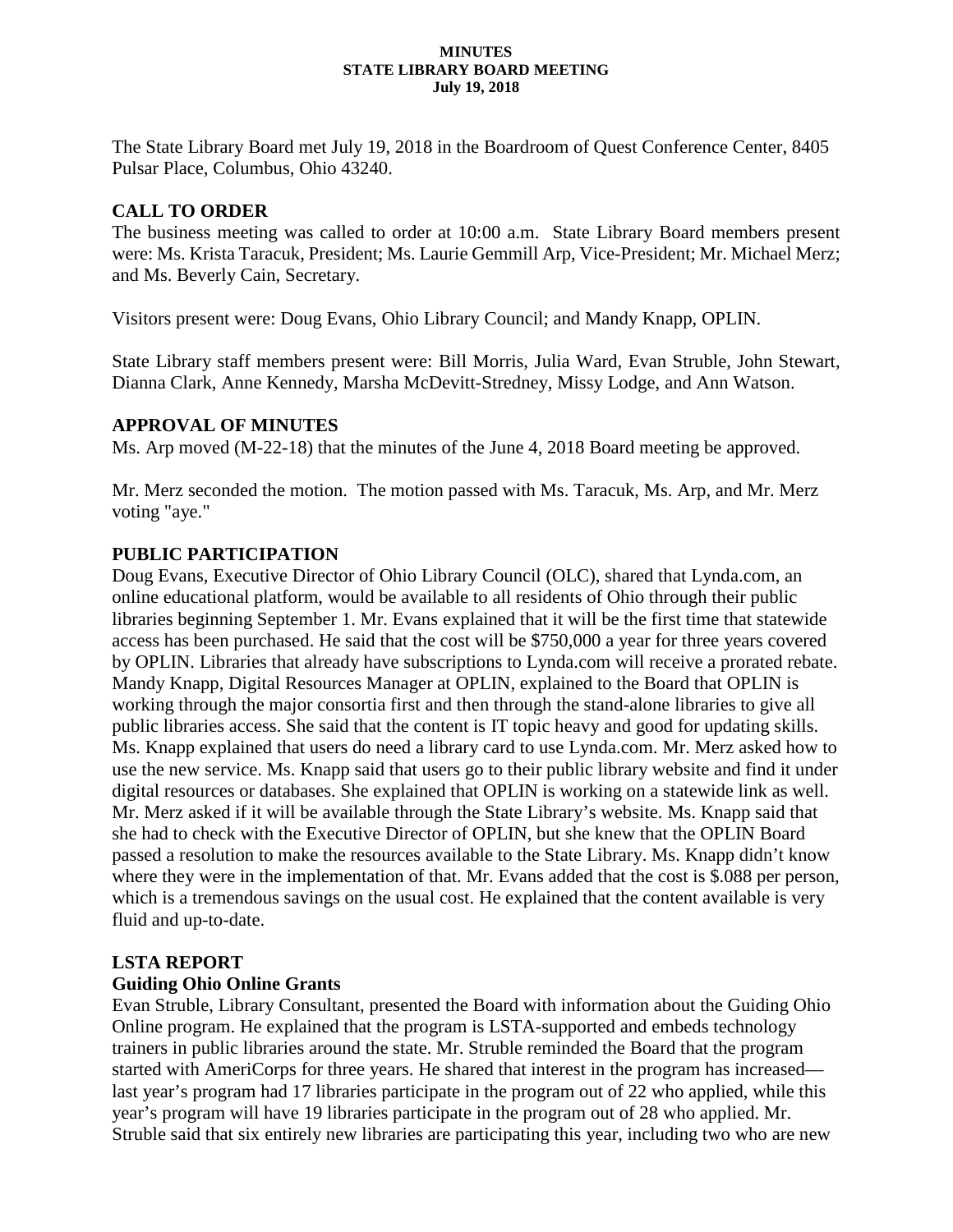Minutes State Library Board July 19, 2018 Page 2

to the LSTA program. Ms. Taracuk asked if he is seeing strong success with the program. Mr. Struble explained that he is anecdotally, but projects are ongoing so he doesn't have data yet. He said that libraries like the flexibility of LSTA rather than AmeriCorps. Ms. Arp asked if the grants pay for part of a full- or part-time trainers. Mr. Struble answered that libraries choose what they want, and the grant pays for 75% of it. Beverly asked if we still have libraries sharing trainers. Mr. Struble said that we do; for example, five libraries in Hardin County share a trainer. He explained that libraries determine the hourly rate of the trainers. Ms. Arp said that it's great that the program is growing. Mr. Struble agreed, and said that they had to make tough choices this year when choosing the Guiding Ohio Online libraries.

Ms. Arp moved (M-23-18) that Library Services and Technology Act (LSTA) grants from FFY18 funds be awarded to the following libraries in the specified amounts for Services to Targeted Populations / Guiding Ohio Online projects for the period of October 1, 2018 – September 30, 2019:

| 1. Ada Public Library                        | \$22,050 |
|----------------------------------------------|----------|
| <b>Adams County Public Library</b><br>2.     | \$14,625 |
| <b>Athens County Public Libraries</b><br>3.  | \$18,633 |
| Briggs Lawrence County Public Library<br>4.  | \$22,260 |
| Brown County Public Library<br>5.            | \$23,820 |
| Cardington-Lincoln Public Library<br>6.      | \$20,232 |
| Cuyahoga Falls Library<br>7.                 | \$9,967  |
| East Palestine Memorial Public Library<br>8. | \$8,820  |
| 9. Jackson City Library                      | \$7,350  |
| 10. Kingsville Public Library                | \$24,300 |
| 11. Kinsman Free Public Library              | \$7,350  |
| 12. Licking County Library                   | \$22,565 |
| 13. Newton Falls Public Library              | \$19,110 |
| 14. Perry Cook Memorial Library              | \$9,200  |
| 15. Pickerington Public Library              | \$18,343 |
| 16. Putnam County District Library           | \$22,060 |
| 17. Salem Public Library                     | \$22,101 |
| 18. St. Clairsville Public Library           | \$8,846  |
| 19. Wagnalls Memorial Library                | \$7,350  |

Mr. Merz seconded the motion. The motion passed with Ms. Taracuk, Ms. Arp, and Mr. Merz voting "yes."

### **Public Library Automation Grant**

Missy Lodge, Associate State Librarian for Library Development, presented the Board with a funding proposal from Perry Cook Memorial Library for a Public Library Automation grant given to libraries to join a consortium. Ms. Lodge explained that the library, located in Morrow County, has a small collection development budget and a small collection, so the library has decided to join SEO Consortium.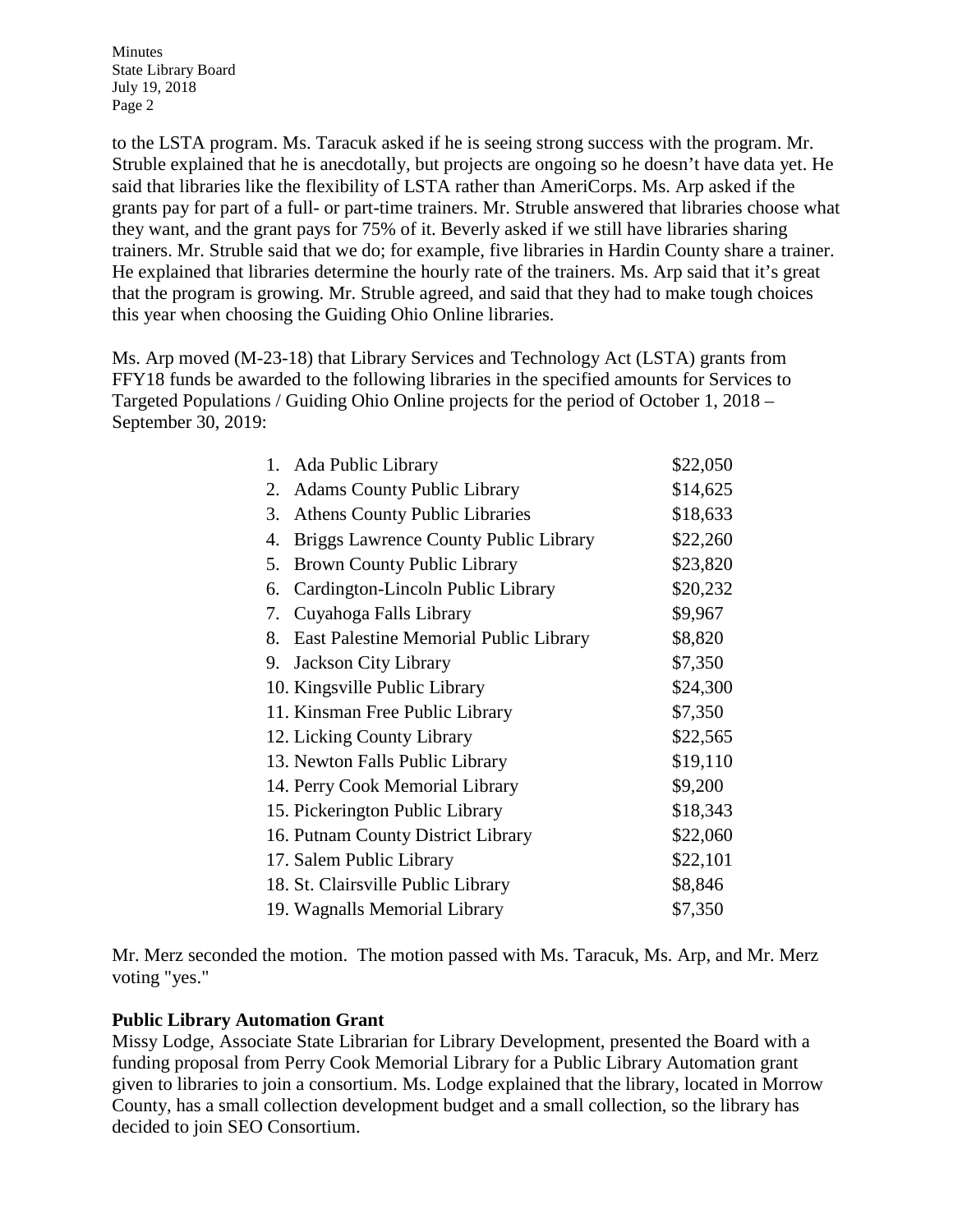Minutes State Library Board July 19, 2018 Page 3

Mr. Merz moved (M-24-18) that a Library Services and Technology Act (LSTA) grant in the amount of \$20,322 from FFY17 carryover funds be awarded to Perry Cook Memorial Library for a Public Library Automation project for the period of July 18, 2018 – September 30, 2018.

Ms. Arp seconded the motion. The motion passed with Ms. Taracuk, Ms. Arp, and Mr. Merz voting "yes."

# **STATE LIBRARIAN'S REPORT**

Ms. Cain brought to the Board's attention that the new Libraries by the Numbers website is available. She explained that Kirstin Krumsee, Library Consultant, received an IMLS Sparks! grant to make this website to allow public libraries to use their data to create and customize infographics to convey the value of their libraries. Libraries can choose from one of six templates and use one year of data or a series of years. Ms. Cain shared that Ms. Krumsee and Marsha McDevitt-Stredney, Director of Marketing and Communications, were interviewed by Library Journal about the project. Ms. Krumsee presented a poster session about the project at the American Library Association conference in June.

Mr. Merz said that he had been talking with Ms. Krumsee about Government Publishing Office legislation and asked if there had been any movement with it. Ms. Cain replied that she didn't think there had.

### **UNFINISHED BUSINESS**

### **New Carlisle Public Library Boundaries**

Bill Morris, Governmental Affairs Coordinator, presented the Board with a final resolution reaffirming boundaries of the New Carlisle Public Library. Mr. Morris explained that the library needs to have a taxing district established to put a levy on the ballot. Reaffirming the boundaries will prevent double taxation. He said that letters were sent to surrounding libraries. Clark County Public Library called for an explanation, but there were no objections.

Mr. Merz moved (M-25-18) for adoption of the following resolution:

Resolution 18-1

Reaffirmation of the New Carlisle Public Library Boundaries

WHEREAS, the Board of Library Trustees of the New Carlisle Public Library, New Carlisle, Ohio has at a regular meeting of the board on May 14, 2018 requested a reaffirmation of the boundaries of the New Carlisle Public Library; and

WHEREAS, said application for such action by the State Library Board has been properly filed, and has been reviewed and considered by the State Library Board in accordance with procedures established in Section 3375-4-05 of the State Library Board Administrative Rules;

NOW THEREFORE BE IT RESOLVED by the State Library Board, acting under its power in section 3375.01 (I) of the Ohio Revised Code and in accordance with procedures established in its Administrative Rules, establishes a library district benefiting the New Carlisle Public Library consisting of the following: